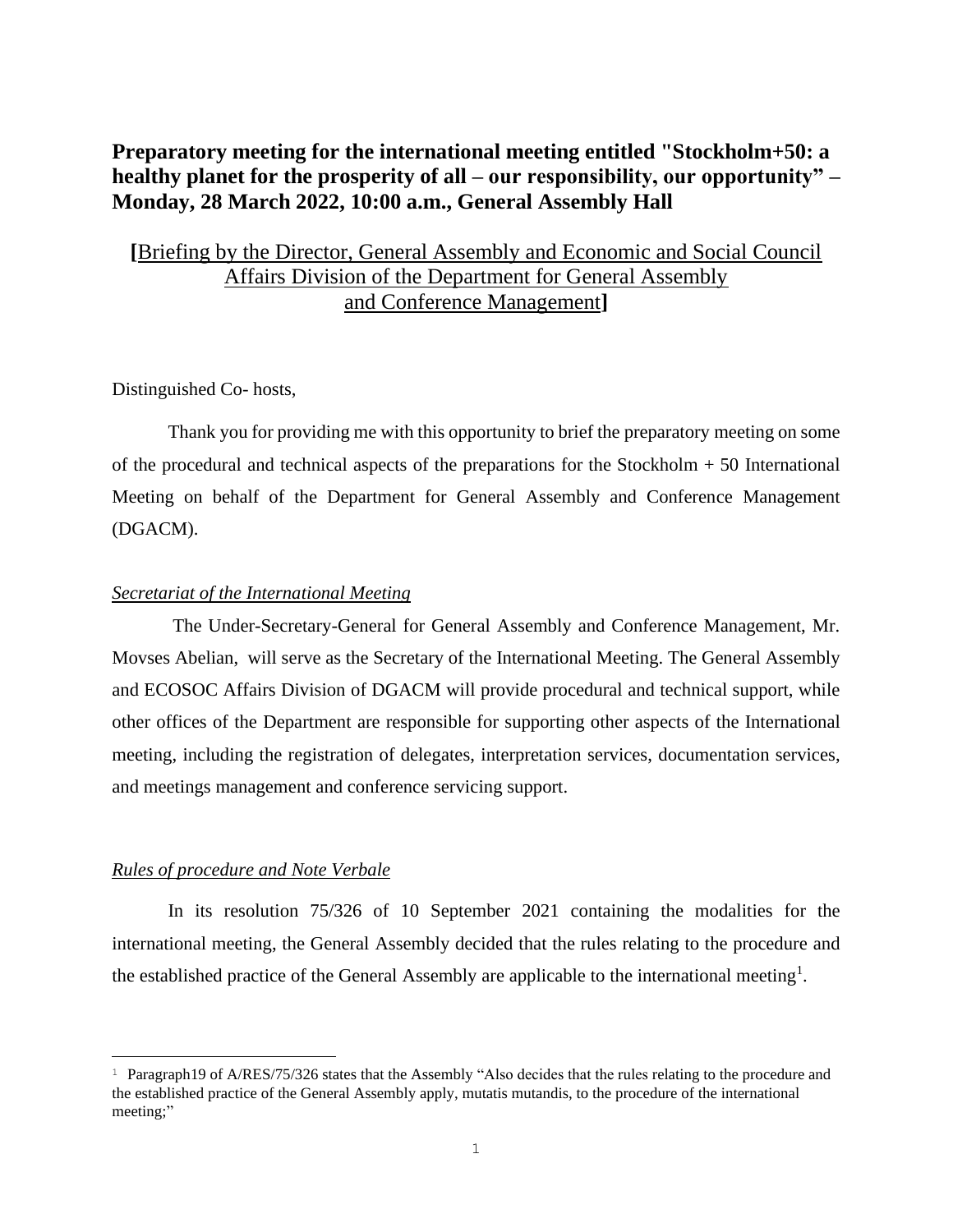Accordingly, a Note Verbale from the Secretary General addressed to all States and the European Union was transmitted by DGACM on 15 March 2022, containing the following information:

## *Credentials*

- $\triangleright$  Delegations can, in accordance with rule 27 of the rules of procedure of the General Assembly, submit the **credentials** of representatives and the names of alternate representatives and advisers addressed to the Secretary-General of the United Nations to the Office of Legal Affairs, located on the 36th floor of the Secretariat Building, by 26 May 2022. A scanned copy of the credentials, as well as other communications containing the names of representatives to the International Meeting (such as letters and notes verbale from the permanent missions), should also be submitted through the online "e-Credentials" module which is accessible through the e-deleGATE platform [\(https://edelegate.un.int\)](https://edelegate.un.int/).
- $\triangleright$  In addition, from 1 until 3 June 2022, credentials may be submitted to a representative of the Office of Legal Affairs on-site at the International Meeting venue in Stockholm.

#### *Nominations for Officers of the International meeting*

 $\triangleright$  Also in accordance with GA resolution 75/326<sup>2</sup>, In addition to the two Presidents of the International Meeting, from Sweden and Kenya, 8 Vice-Presidents, one of whom shall be designated as Rapporteur-General, are to be nominated in their national capacity from amongst the representatives of participating States. These nominations should be transmitted to the Secretariat, through the monthly Chair of the regional groups by email [\(gaab@un.org](mailto:gaab@un.org) with a copy to [sharma7@un.org\)](mailto:sharma7@un.org) as soon as possible.

<sup>&</sup>lt;sup>2</sup> Paragraph 5 of A/RES/75/326 provides that the International Meeting shall elect from among the representatives of participating States the following officers: two Presidents, one from Sweden and one from Kenya, 8 Vice-Presidents, one of whom shall be designated as Rapporteur-General. The 8 Vice-Presidents, including the Rapporteur-General, shall be elected according to the following geographical distribution: one representative from African States, two from Asia-Pacific States, two from Eastern European States, two from Latin American and Caribbean States and one from Western European and other States.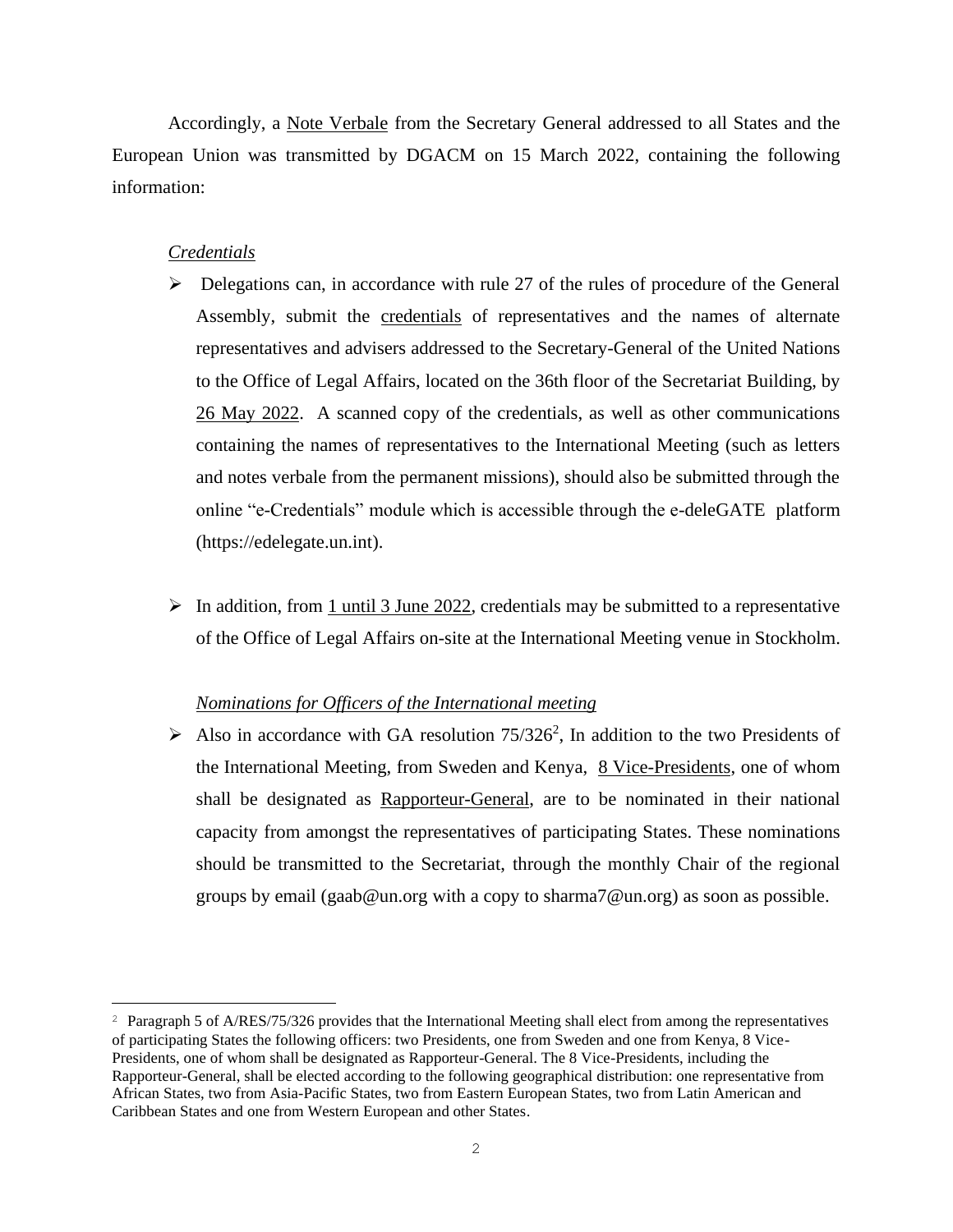## *General debate and List of speakers*

- $\triangleright$  In accordance with GA resolution 75/326, the plenary meetings at Stockholm+ 50 will be devoted to statements in a general debate. Inscriptions to the list of speakers will open on 4 April 2022. Requests for inscription from States participating in the International Meeting and the European Union should be sent through the e-Speakers module accessible in the e-deleGATE platform [\(http://edelegate.un.int\)](http://edelegate.un.int/).
- $\triangleright$  The rolling list of speakers for the general debate will be established on a first-come, first-served basis, with the customary protocol that ensures that Heads of State or Government speak first, followed by other heads of delegation. The time limit for statements will be 3 minutes for individual delegations and 5 minutes for statements on behalf of groups *[as stipulated in paragraph 4 of Annex II of resolution 75/326]*.
- $\triangleright$  The provisional rolling list of speakers will be circulated via e- deleGATE on 16 May 2022, and will be announced in the daily Journal of the International meeting. In addition to representatives of States and the EU, representatives of other intergovernmental organizations, international financial institutions, international bodies, the United Nations specialized agencies, funds and programmes may also, in accordance with resolution 75/326 and time permitting, make a statement in the plenary meetings. These representatives may contact the Secretariat (c/o Mr. Carlos Galindo (e-mail [galindo@un.org\)](mailto:galindo@un.org)) to be inscribed in the list of speakers.

## *Leadership dialogues*

 $\triangleright$  Expressions of interest in intervening in the three leadership dialogues to be held during the International Meeting can be submitted through the e-Speakers module in the e-deleGATE platform [\(http://edelegate.un.int\)](http://edelegate.un.int/), beginning 4 April 2022.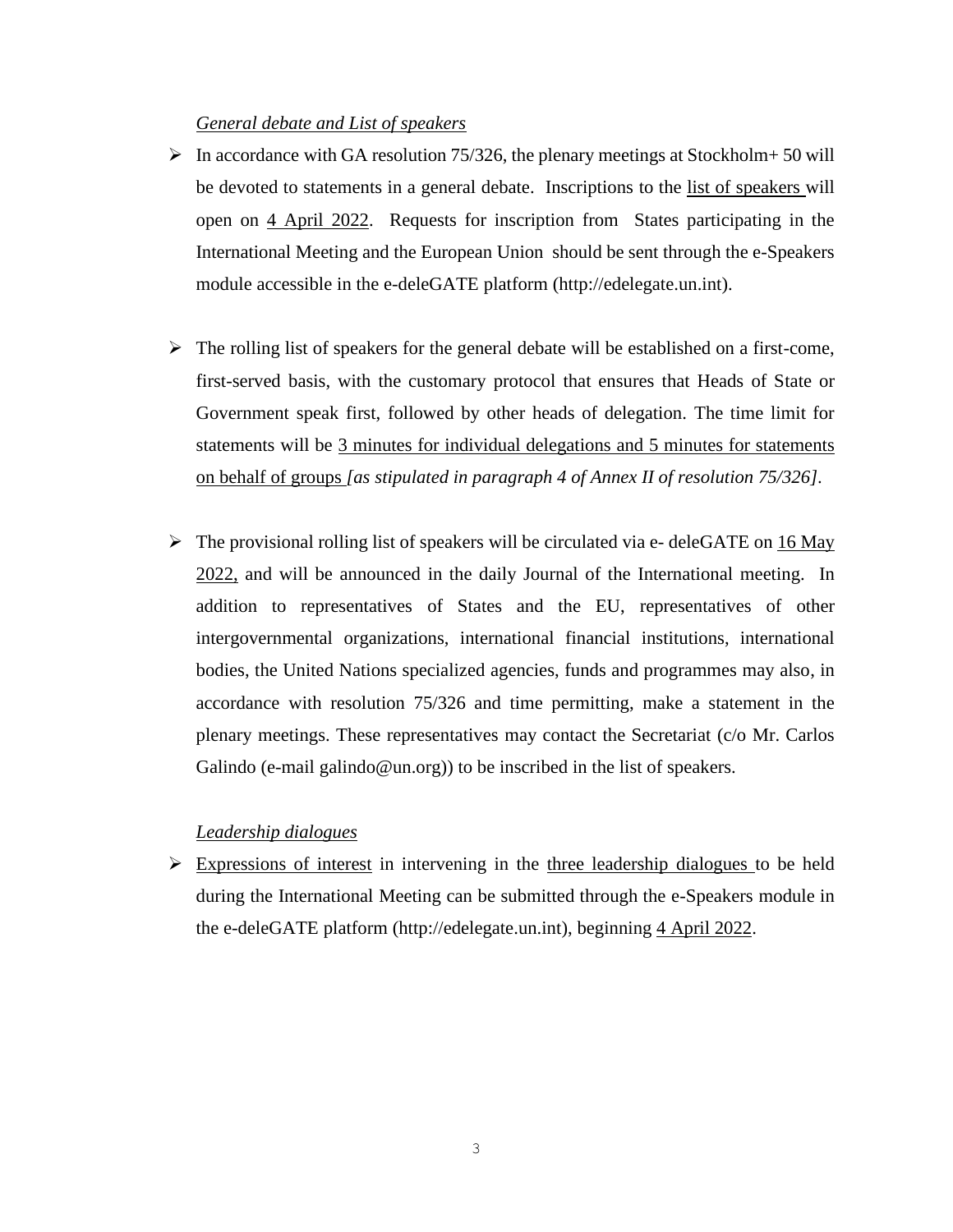#### *Interpretation Services*

 $\triangleright$  The six official languages of the International Meeting are Arabic, Chinese, English, French, Russian and Spanish. Statements made in the plenary and the leadership dialogues will be interpreted in the official languages<sup>3</sup>.

## *Documentation and Journal*

- ➢ A provisional agenda, a Note by the Secretariat on organizational and procedural matters and an Information note for participants will be issued as documents A/CONF.238/1, A/CONF.238/2 and A/CONF.238/INF/1 respectively, in the lead up to the International meeting (early May).
- $\triangleright$  The official documentation of the International Meeting will be issued in the six official languages of the United Nations: Arabic, Chinese, English, French, Russian and Spanish.
- ➢ Limited hard copies of documents will be available at the documents distribution counters located in the meeting venue in Stockholm.
- $\triangleright$  The programme of meetings during the Conference will be made available in the daily *Journal of the United Nations*, and will include such details as daily activities, titles, times and locations of meetings, agenda items to be considered and relevant documentation.
- $\triangleright$  E-statements will be provided for the International Meeting. Delegations wishing to submit copies of their statements for both the plenary meetings as well as the leadership dialogues for posting in the Journal of the International Meeting will be able to do so via email: [estatements@un.org.](mailto:estatements@un.org)

<sup>3</sup> Statements made in any of the six official languages will be interpreted into the other official languages. Any speaker may also make a statement in a language other than the official languages. In such cases, the delegation in question must provide either an interpreter from the non-official language into an official language, or a written text of the statement in one of the official languages to be read out by a United Nations interpreter. On the basis of this interpretation or the written text which is accepted by the Secretariat as representing the official text of the statement, it will be interpreted into the othe r official languages by United Nations interpreters.